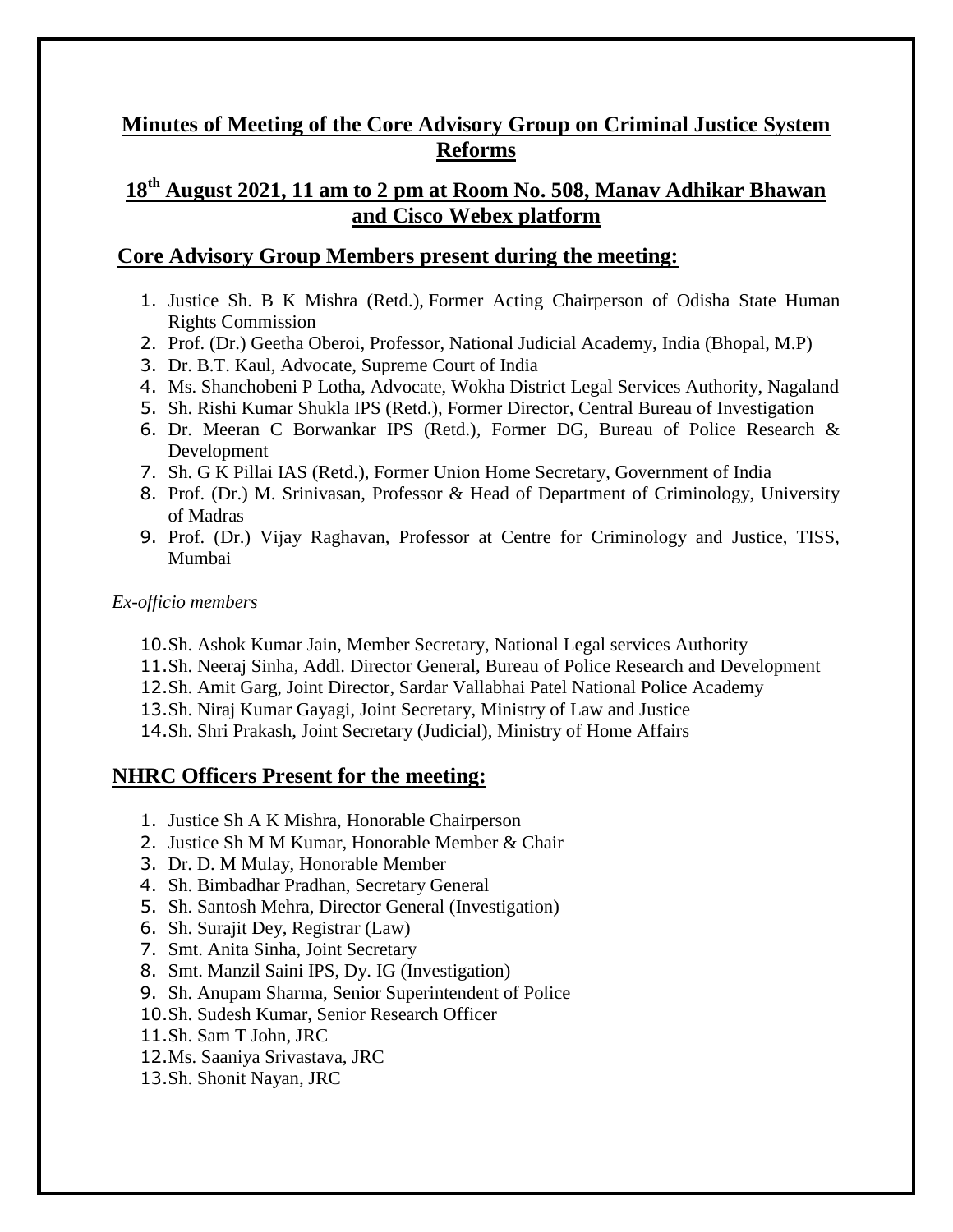# **INAUGURAL**

### **Introductory Remarks: Sh. Santosh Mehra, Director General (Investigation), NHRC**

- To promote an enabling ecosystem in the country inclusive of legislations, protection and strong and time bound actions whenever the law enforcement agencies are at fault.
- Police force in the country works hard to ensure the maintenance of law and order along with the duty to prevent the commission of crime in the society. These duties were carried even during the pandemic where a large number of police personnel were affected by the virus and many died while enforcing the lockdowns orders.
- In the past few years, there is a definite decline in the number of civilian casualties due to police firing, police encounters and deaths in police custody.
- Certain judgments of the courts and amendments in the legislations are misused by the police in many instances, such as the use of handcuffs, procedures of arrests and jurisdictional issues.

### **Address: Sh. Bimbadhar Pradhan, Secretary General, NHRC**

- Criminal Justice System is responsible for enforcing law, adjudicating crime and correcting criminal conduct.
- There is a huge backlog of cases in the courts at all levels across India. There is a wide gap in the ratio of the number judge to the population. The  $120<sup>th</sup>$  Law Commission of India report recommends that there must be atleast 50 judges per million population.
- New challenges have emerged in the form of terrorism, cyber-crime, online abuse, human trafficking, and financial frauds.
- Police force should be given functional autonomy to enforce rule of law. It should be smart, strict and sensitive, modern and mobile, alert and accountable, reliable and responsible and tech savvy.

## **Address of the Guest: Dr. D M Mulay, Hon'ble Member, NHRC**

- Criminal Justice System Reforms cannot be delinked from Legislature and Executive. There is no doubt that most representatives from the state and central **legislatures** who are accused of serious crimes like extortion, abduction, rape, murder etc. will not be interested to initiative reforms in the criminal justice system.
- Pending cases in the **Judiciary**, vacancies in the judicial administration and the rate of conviction is a serious matter of concern in terms of reforms in the criminal justice system. **Executive reforms** in the country is also essential for expecting changes in the functioning of the administration.
- We need to involve in such discussion the members of the legislature and encourage them to take forward the process of reforming the criminal justice system.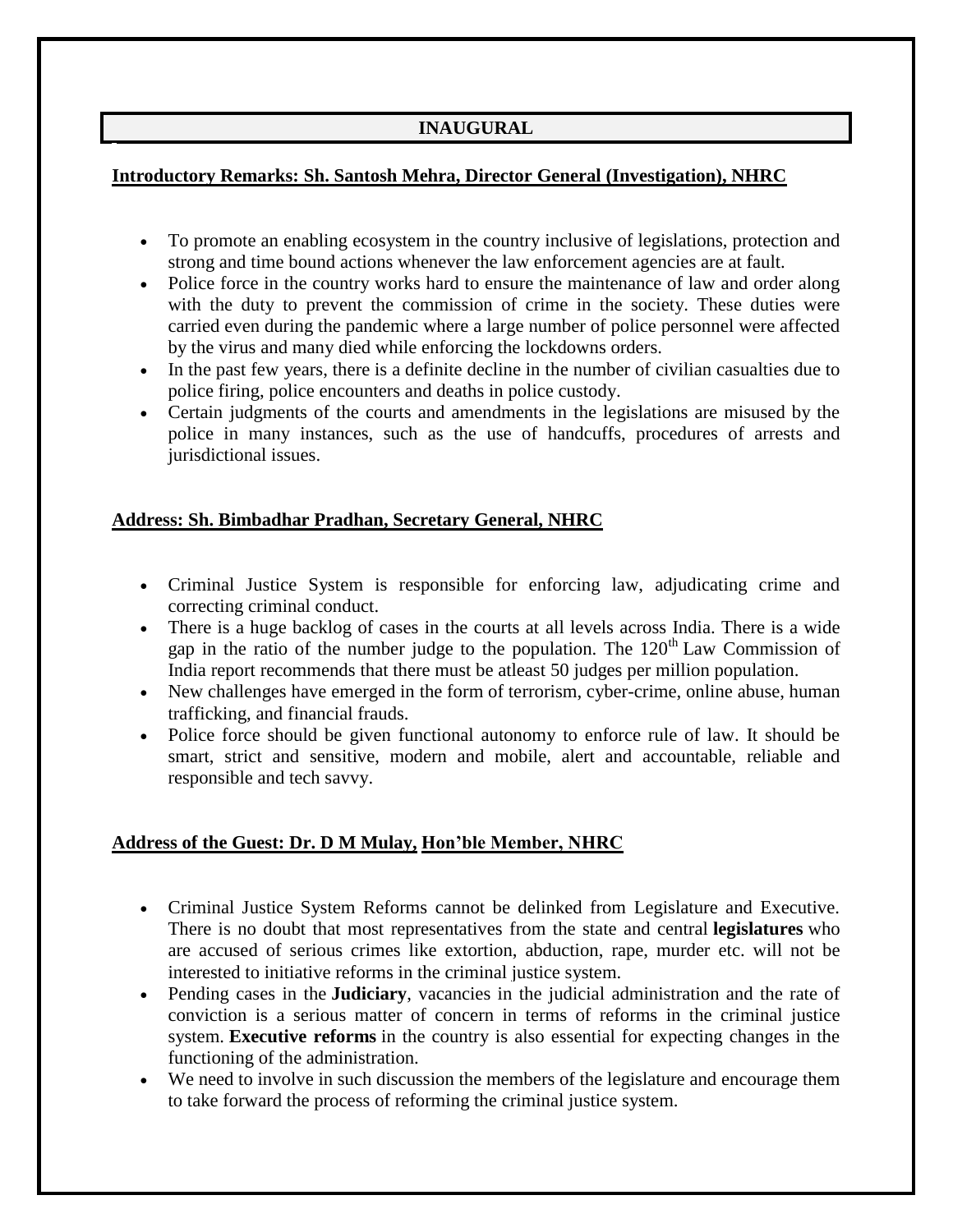## **Inaugural Address by the Chair: Justice Sh. M M Kumar, Hon'ble Member, NHRC**

- The Supreme Court of India in the landmark judgment of the *Prakash Singh and Ors Vs Union of India* has also quoted the NHRC's report of 2002 on Police reforms.
- Despite having constituted various commissions/ committees in the past including the Law Commission reports, NHRC reports there is still a lacunae to implement the recommendations on ground. And on a daily basis there are series of complaints received by the NHRC on non-registration of FIRs, rape, kidnappings etc. especially from the states of Uttar Pradesh, Bihar and Odisha.
- It is a distant dream to see a reform of having One investigating officer and One trial judge for a Single case and the trials should be conducted on day to day basis by one judicial officer. And the Investigating Officer should not be transferred during the process of Investigation.

# **TECHNICAL SESSIONS**

# **AGENDA ONE- POLICE DIGITISATION AND ACCOUNTABILITY**

### **Presentation by Smt. Manzil Saini IPS**

- In respect of the cases received in the NHRC, there is a sharp decline in the number of cases of false implications, illegal detentions, non-registration of FIRs, and custodial torture. In the NCRB Crime in India report, states like Uttar Pradesh, West Bengal and Bihar have given nil figures on the crimes committed/cases of inaction by police.
- There were more than 10 initiatives (Committees and Commissions) by the government and courts to reform the police force since 1861 to the present date ranging from preindependence to 75 years after independence.
- The *Prakash Singh Vs Union of India* judgment of the Supreme Court of India in the year 2006 lays downs seven directives to be followed by the Centre and State Governments to ensure police autonomy, efficiency and accountability.
- **Police Complaints Authority** There is partial compliance by few states in terms of the functioning and constitution of the district and state level police complaints authority and many states have completely ignored this directive..
- There are various provisions and safeguards against arbitrary arrest and detention in the legislations. The landmarks judgments of the Supreme Court in Joginder Kumar Vs State of U.P, 1994 and D K Basu Vs State of West Bengal, 1996, lay emphasis on the procedures to be followed during arrests.
- In cases of custodial deaths and encounters, the NHRC has to be informed and detailed guidelines and SOPs of the Commission is framed in this regard. There are also other provisions in the Code of Criminal Procedures and the Indian Evidence Act.
- NHRC and SHRCs have limitations on ensuring accountability as they function as recommendatory bodies and the findings of the investigations on the police inaction/custodial deaths/ any human rights violations are not binding on the states.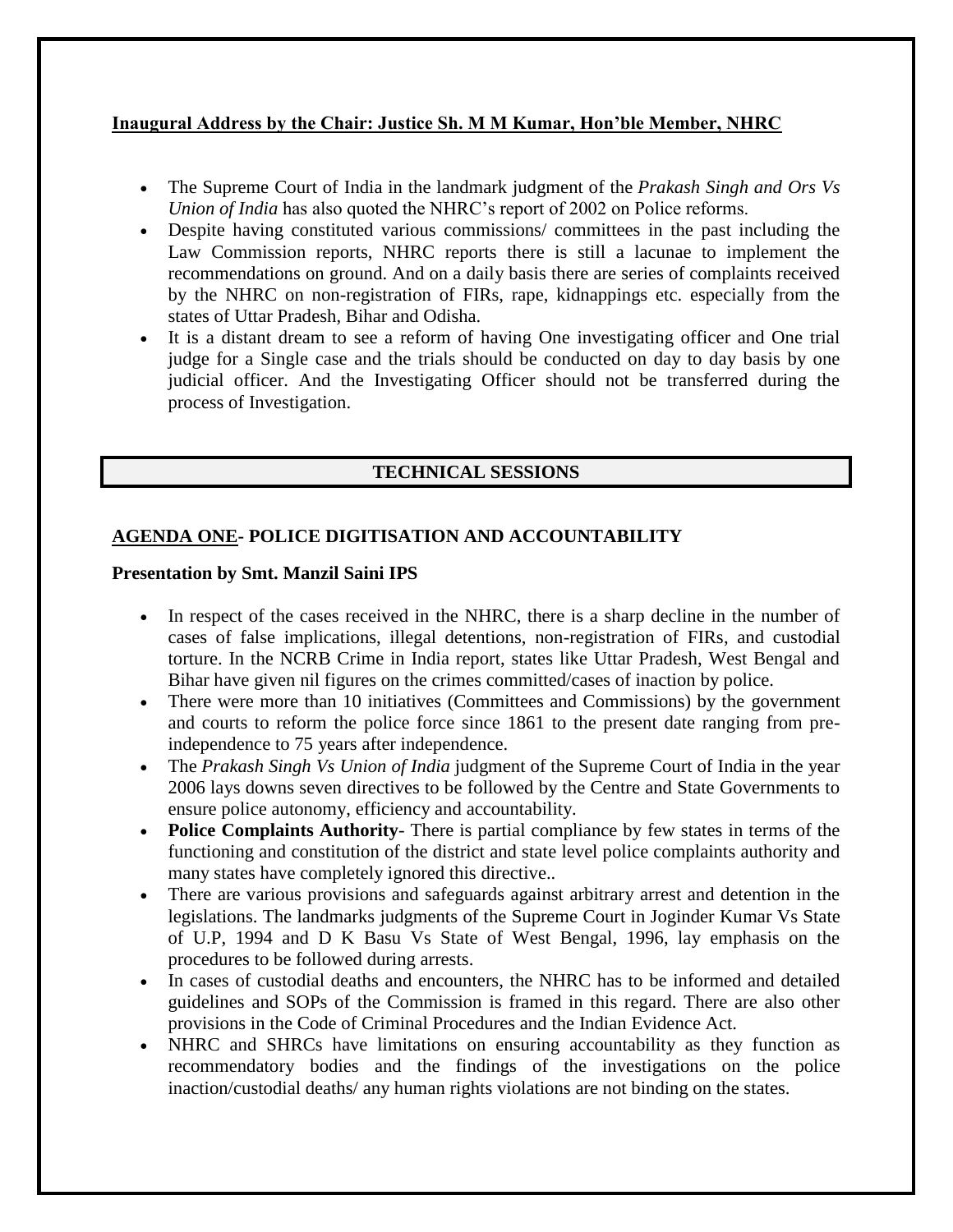Police Modernisation has improved the efficiency of the police, increased the accountability of police and also has increased the outreach of the police. The CCTNS, online services of police, database of offenders, cyber-crime reporting, ICJS by the Supreme Court are some of the police modernization introduced in recent years.

## **CORE GROUP DISCUSSION**

## **Dr. Geetha Oberoi**

- The  $113<sup>th</sup>$  report of the Law Commission of India suggests for insertion of new Section 114 B in the Indian Evidence Act which will ensure that in case of a person in police custody sustains injuries, it is presumed that those injuries have been inflicted by the police, and the burden of proof shall lie on the authority concerned to explain such injury.
- The 135<sup>th</sup> report of the Law Commission of India on 'Woman in custody' was accepted in 2005 and 2006 and amendments were made on the time of arrests of woman. However, Assam, Himachal Pradesh and Haryana having introduced further safeguards by ensuring that if a woman is required to be arrested by a woman police officer after sunset and before sunrise, a written statement has to be obtained from a Judicial First Class Magistrate of the local jurisdiction.
- The  $177<sup>th</sup>$  report of the Law Commission of India recommended incorporation of Supreme Court decision in *DK Basu case* by suitable amendment to CrPC and also allowing external monitoring of police station by representative of registered NGOs through visiting police stations to check against unlawful arrests and treatment.

## **Dr. Vijay Raghavan**

 State governments can consider appointing members from the legal aid institutions to visit police station on a regular basis as a police accountability initiative.

# **Dr. B T Kaul**

- The Constitution bench of the Supreme Court in *Lalita Kumari Vs State of U.P* held that the registration of FIR is an access to justice and access to justice is a fundamental right. Non- registration of FIR can even lead to contempt of court.
- The Section 36 CrPC states that every superior officer above the rank of station house officer has the same powers as that of the station officer. And this provision ensures that every officer empowered as per the section is duty bound to check if there is any bottlenecks in registration of FIRs.

# **Sh. G K Pillai**

- Unless there is more than 80% of the police force trained in digitalization, it will be extremely difficult to main records and upload contents.
- There are many instances where the CCTVs in the police stations were not functional, leading to the destruction of the digital evidences of police high handedness and torture.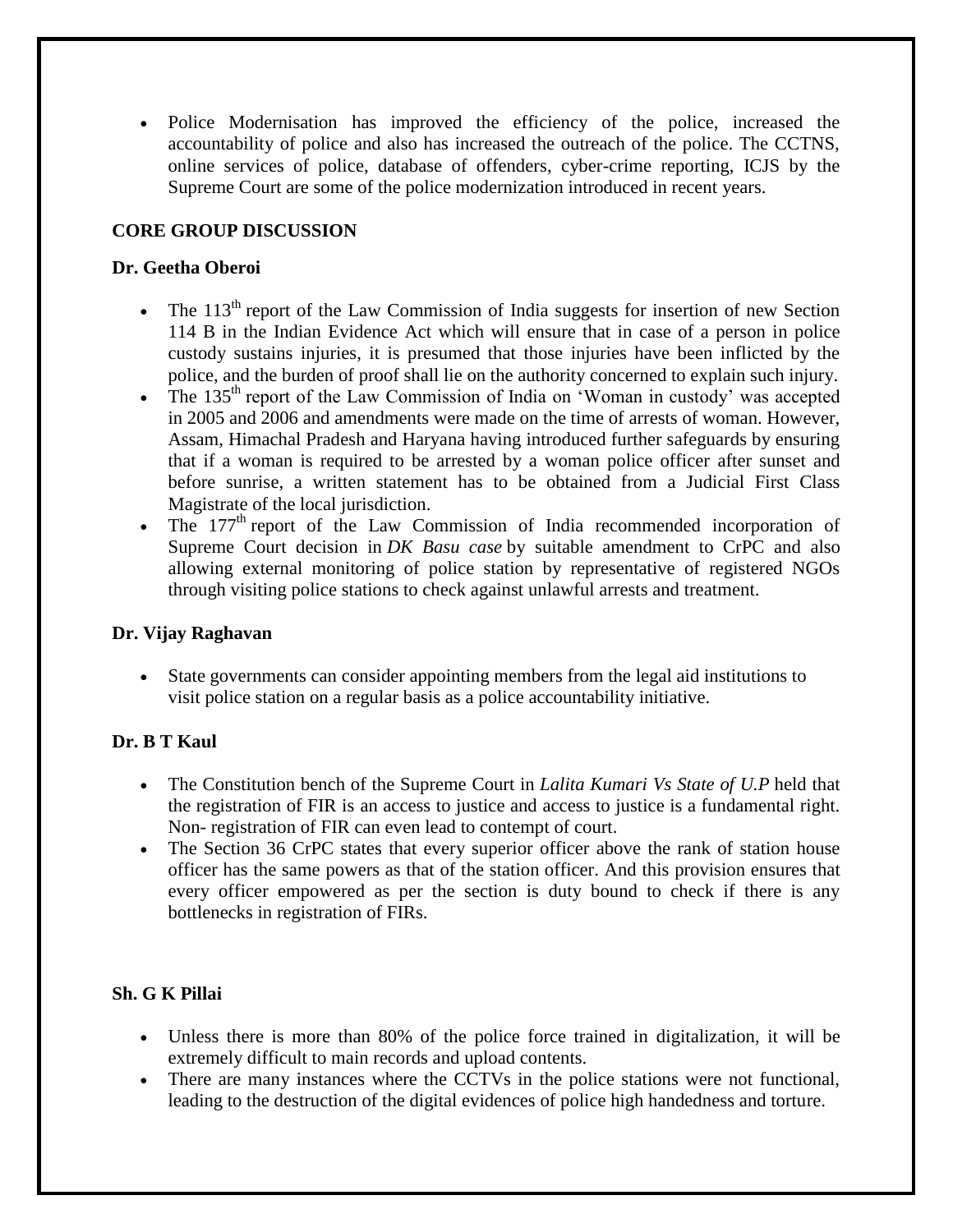• Police accountability does not come into force because no one is actually held accountable. Rate of conviction of police officers for violating fundamentals is poor and the compliance of the law by the police can be ensured only if such violators are punished.

### **Sh. Surajit Dey**

 NHRC in large number of complaints received on delay or denial of registration of cases, has recommended to the states to take action as per section 166 A of the Indian Penal code which penalizes the public servant for disobeying the law and has also recommended for compensation on such delays**.**

### **Sh. Santosh Mehra**

 There is a need to slowly increase the strength of human resources in the courts and police station despite the existing unfilled positions so as to provide speedy justice and disposal of cases.

# **AGENDA TWO- SPECIALIZED TRAINING, CAPACITY BUILDING AND STANDARDIZATION OF PROCEDURES**

#### **Presentation by Sh. Rishi Kumar Shukla IPS (Retd.)**

- There is a drastic development in technology in the last 15 years and it is time to consider changing the criminal laws and procedures in accordance with the technological capabilities of the present. In specific, the procedural laws and the Evidence Act needs complete changes.
- Investigation procedures need to be simplified and standardized. The state police should lay down simple procedures without compromising effective investigation. The CBI Crime Manual is the recent example of the change, wherein, it covers the procedures to be followed by an investigating officer.
- Police trainings should include the very nature of the changing patterns of crime, changes in the process of investigation and demands of the evidence. There is also a need to empower the investigating officer and give a sense of esteem.
- We need to make efforts to segregate the investigation of offences based on its seriousness so that even the lower ranks police personnel can also contribute to the investigation processes. At the end, changes in the system have to come through technology and motivational efforts.

#### **Presentation by Sh. Neeraj Sinha IPS**

 Technology is available for the good, it is almost and always value neutral and hence, it is also equally available in the hands of criminals. The worst situation is that, while the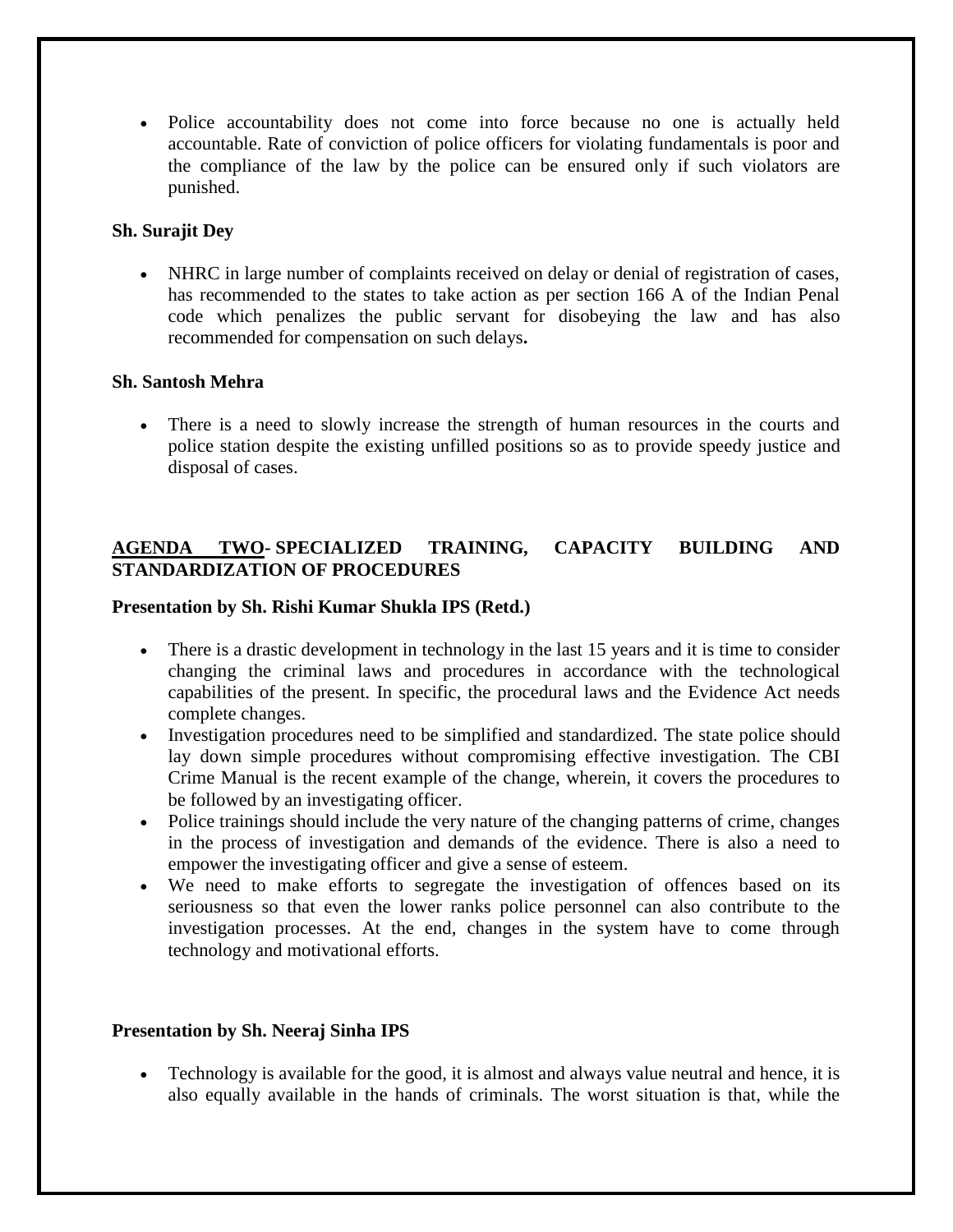traditional crimes have still remained, newer and deadlier crimes have emerged and added over the years.

- With the emerging concerns relating to cybercrime, the Darknet, CBRN, Bitcoin and terrorism, there really is no alternative to learning the new tricks of the trade or getting exposed for an investigator.
- There is a need to identify the 'disguised untrained' who despite going through the training processes of the institutions lack the capability of handling the emergent concerns.
- There is a need to standardize the curriculum on the emerging concerns especially in the context of trans-border footprint of crime and events.
- There is a need to increasingly incentivize the training of best minds as the ill-trained police person impacts more than just the security environment.

# **CORE GROUP DISCUSSION**

### **Dr. M Srinivasan**

- Standard Operating Procedures should not be just confined to investigation and police procedure, but it should also include instances after the commission of crime till the disposal of case. This should also include the dignified treatment of the victims of crime.
- Poor conviction rate can be attributed to predominant factors such as the quality of investigation and efficacy of prosecution. Lack of scientific investigation and inability of the prosecution to establish the guilt are the corresponding elements for the low conviction rates along with the treatment meted out to the victims of criminal justice process also contributes to the same.
- Best practices around the world should be reviewed and adopted while preparing SoPs.

## **Representative from the SVPNPA, Hyderabad**

- Concerns on capacity building and specialized trainings are being incorporated in the syllabus of IPS trainees. The National Police Academy is in constant touch with the State Police to identify the areas to be covered as part of the training.
- Subject on ethics, attitude and human rights have been introduced and best practices of the state in terms of pandemic policing is compiled as training materials.
- The introduction to e-pass systems, use of technology during Covid-19, challenges faced by the police during the pandemic, immediate protocols that were to be laid down etc. were also captured and compiled as modules for training.

## **Sh. G K Pillai**

 **Example:** Since all the police personnel have smart phones with them these days, the Maharashtra Police has introduced a method of sending capsules everyday through text messages, to all the police personnel of all ranks, about the latest guidelines and court directions/judgments and sections of the criminal laws. At the end of the month, there is an online test for the police personnel on the above subjects.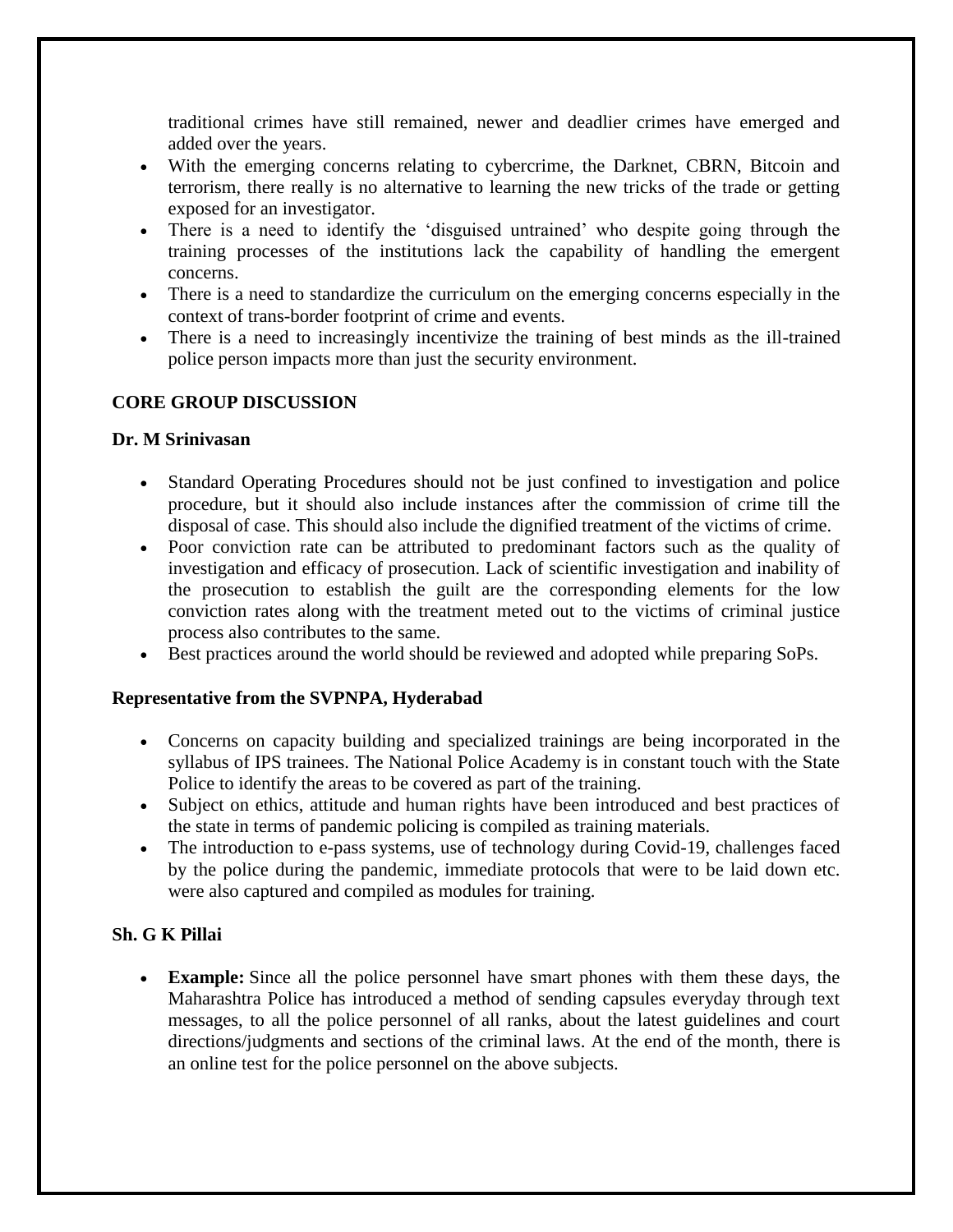## **AGENDA THREE- COMMUNITY POLICING AND POLICE-PUBLIC RELATIONSHIP**

### **Presentation by Dr. Meeran C Borwankar IPS (Retd.)**

- Citizens and police collaboration automatically ensures that human rights are respected as per various surveys and studies. There are various initiatives by the states police organizations and some of which are temporary in nature and changes with appointment of new officers. Some initiatives like Mahila Suraksha/Dakshata Samitis and Mohala Committees of Maharashtra, Friends of police of Tamil Nadu, Maitri of Andra Pradesh, Saanjh of Punjab among others are not centered around one officer or one regime and are found to be successful benefiting both the police and citizens.
- Emphasizes to be given on action oriented research as mostly research is reduced to secondary data. Primary/ field oriented research could be encouraged to understand the issues at ground level.
- Disseminating existing research projects entrusted by NHRC in regional languages for better understanding and implementation of the recommendations made by the researchers.

### **Presentation by Dr. Vijay Raghavan**

- Community policing is basically developing partnership with citizens to reduce crime or social disorder in the society. It is related to problem oriented or intelligence- led policing.
- Some of the methods used in ensuring community policing practices are establishing neighborhood watch groups, foot patrolling, increasing accountability to the community through workshops, programmes, meetings etc., partnership with government, nongovernment and community based organizations, involving specific/vulnerable groups like youth, women, minorities who are left out of justice delivery process through formal or informal ways and counter community alienation.
- There were two projects by TISS which turned out to be successful and adopted by others states as well. The project was where the trained social workers were placed in police stations under Special Cell for Women and Children and they addressed issues of violence against women, children and other marginalized groups.

## **CORE GROUP DISCUSSION**

#### **Dr. Meeran C Borwankar IPS (Retd.)**

- The expertise of the trained social workers of TISS working in policing station was utilized by the police officials.
- The initiatives of TISS can be encouraged and adopted by all States and UTs.

#### **Sh. Rishi Kumar Shukla IPS (Retd.)**

• Madhya Pradesh has started an internship for students in police station to understand the working of police officials.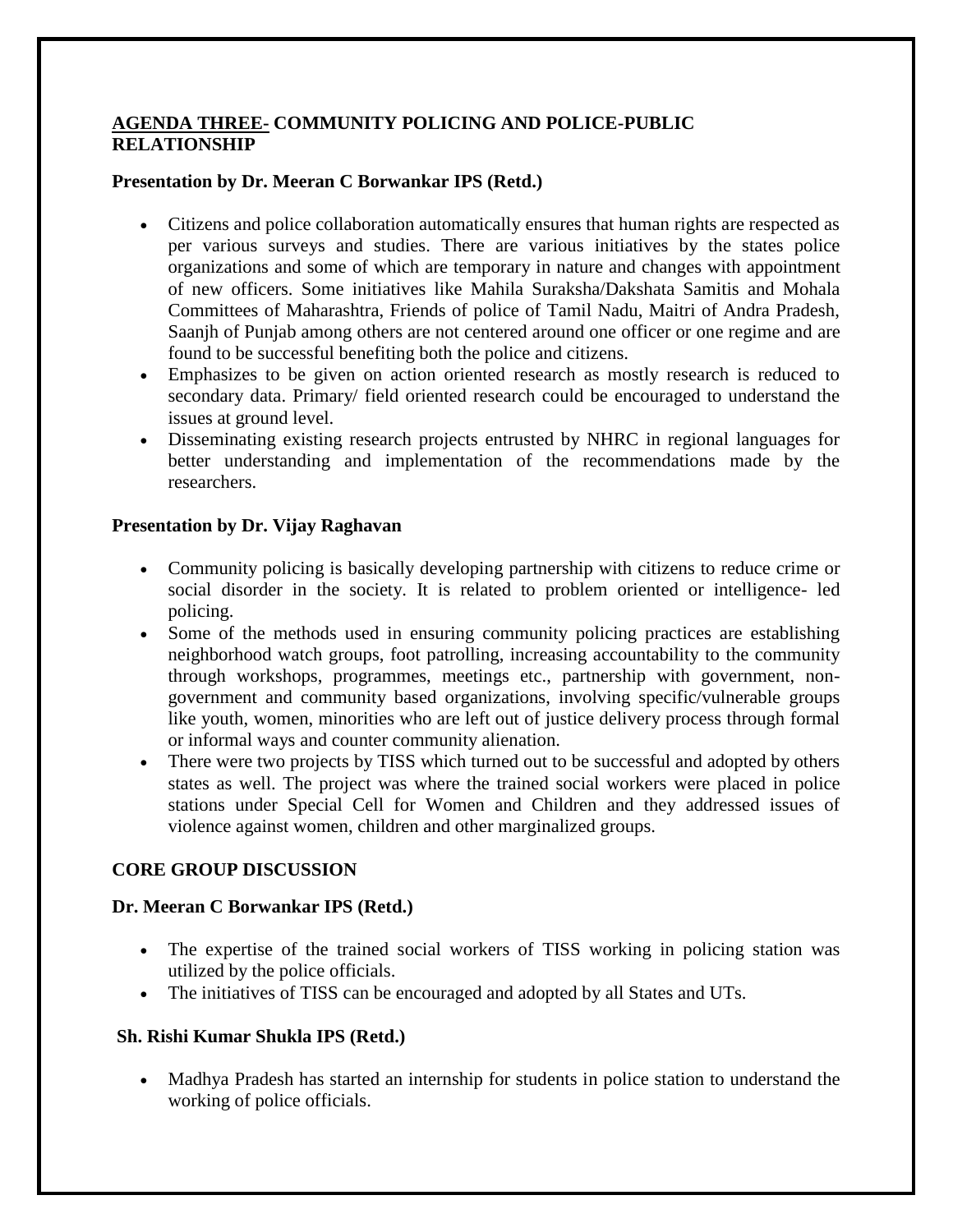MP has started Gram Tatha Nagar Raksha Samiti Adhiniyam which provided budget to support the citizens in times of crises and ensure peace and harmony in the city.

#### **Sh. Santosh Mehra**

- There are few examples of enduring successes of community policing in the country. Maitri Scheme was started by Andhra Pradesh and it was a success in Hyderabad and other cities. Members part of the scheme prevented potential serious situation like communal riots. Over a period of time, there was deterioration and large of undesirable elements/volunteers joined who were affiliated to some political parties. Currently, the scheme is dysfunctional.
- There is a need to study and identify models which have been successful in long term basis and recommend the government to incorporate these in the existing schemes/policies.

### **Dr. Geetha Oberoi**

 Police response to harmful practices prevalent among different communities like honour based abuse, forced marriages, dowry violence, witchcraft must be improved.

## **CLOSING SESSION**

#### **Remarks by the Guest: Justice Sh. Arun Kumar Mishra, Hon'ble Chairperson, NHRC**

 Digitization should ensure fair investigation, it should keep a record of imprisonment of under-trial prisoners in jails or details of the post-conviction or the remission earned can add to the effective administration of justice. There is concern that large numbers of people are languishing in jails even after the end of the term of conviction.

#### **Closing remarks by the Chair: Justice Sh. M M Kumar, Honb'le Member, NHRC**

- There is a genuine concern of police overburdened with large number of complaints along with the shortage of human resources in police stations.
- Whenever a new legislation is brought, there should be an impact assessment to know the financial implications, required human resources and assessing the infrastructure required.
- Community policing should be institutionalized and the initiative must not end with the expiry of the tenure of the officer in charge of the jurisdiction.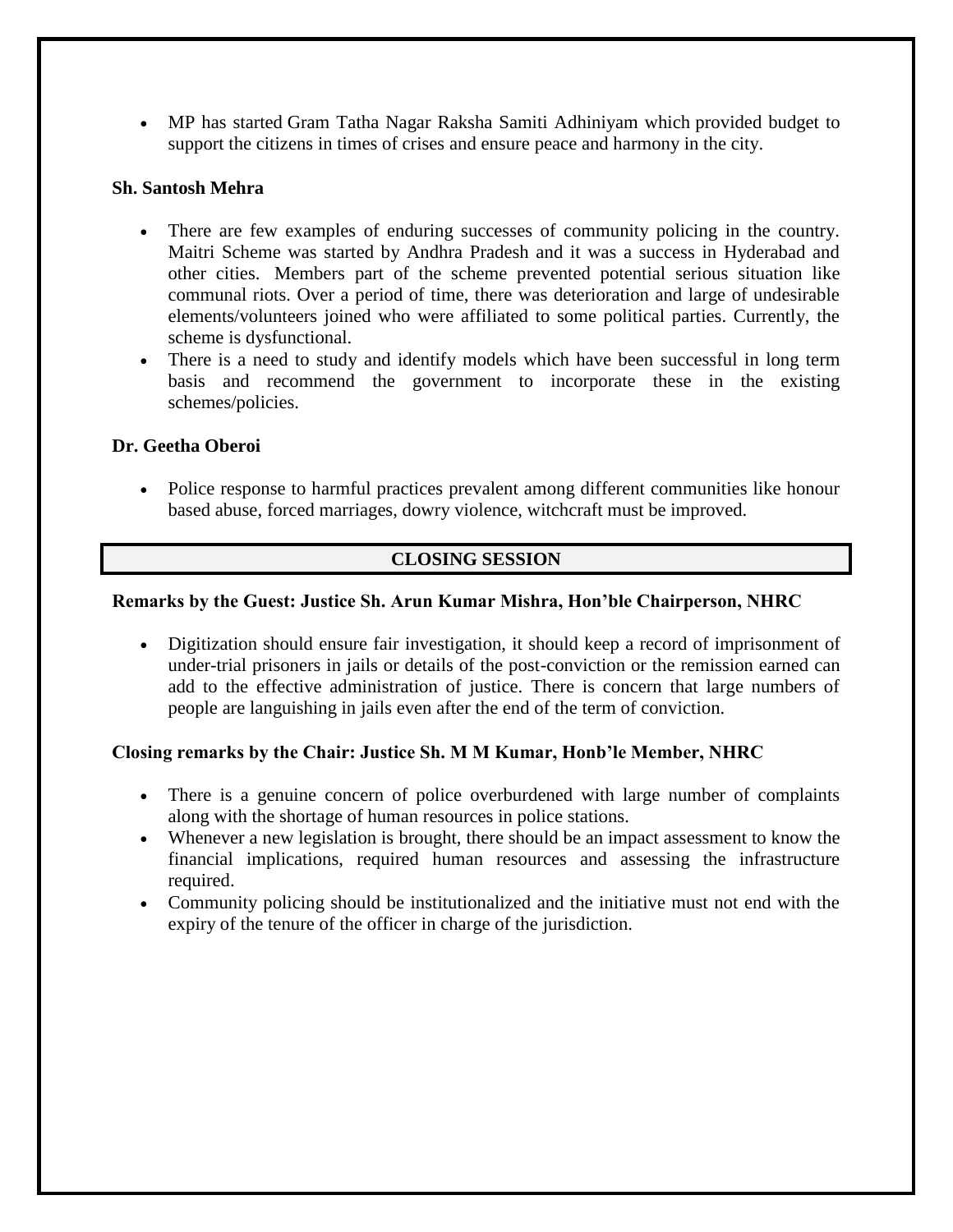# **MAJOR RECOMMENDATIONS OF THE CORE ADVISORY GROUP ON CRIMINAL JUSTICE SYSTEM REFORMS**

### **I. POLICE DIGITISATION AND ACCOUNTABILITY**

- 1. Immediate need to set up Police Complaints Authorities at the State/ UT and District level as per the directions of the Hon'ble Supreme Court directives in the landmark judgment of *Prakash Singh Vs Union of India,* 2006. **(Action to be taken by the Ministry of Home Affairs and State Governments)**
- 2. Status of compliance of the all the directives issued by the Supreme Court in the 2006 judgment of *Prakash Singh Vs Union of India* to be displayed on the website of the concerned union ministry and the state home departments websites. **(Action to be taken by the Ministry of Home Affairs and State Governments)**
- 3. To consider implementing the recommendations of the  $113<sup>th</sup>$  report of the Law Commission of India for insertion of Section 114 B in the Indian Evidence Act to ensure that 'in case of a person in police custody sustains injuries, it is presumed that those injuries have been inflicted by the police, and the burden of proof shall lie on the authority concerned to explain such injury'. **( Action to be taken by the Ministry of Home Affairs and Ministry of Law & Justice)**
- 4. Presently the legal framework is not suitable for adoption of technology in the criminal justice system. From witness examination to digital service of processes to production of digital documents to digital recording of evidence to impediments in admissibility of internationally located evidence etc. The legal framework needs to be made technology friendly to expedite criminal justice system processes. **( Action to be taken by the Ministry of Law & Justice)**
- 5. To upgrade the police stations by digitizing the records and providing online services to the citizens even in the rural parts of India. There is a need for wide awareness about such user-friendly mediums to access police. **( Action to be taken by the Ministry of Home Affairs)**
- 6. Government should invest more human and financial resources in 'Interoperable Criminal Justice System' (ICJS) linking Police, Prosecutors, Judiciary, Prisons and Forensics to expedite justice delivery. **( Action to be taken by the Ministry of Home Affairs)**
- 7. Supreme Court's order of December 2020 directing the State and UTs to install CCTV cameras equipped with night vision in every police station of the country, should be implemented immediately. This is mandatory to ensure the accountability of police stations. **(Action to be taken by the State Home Department)**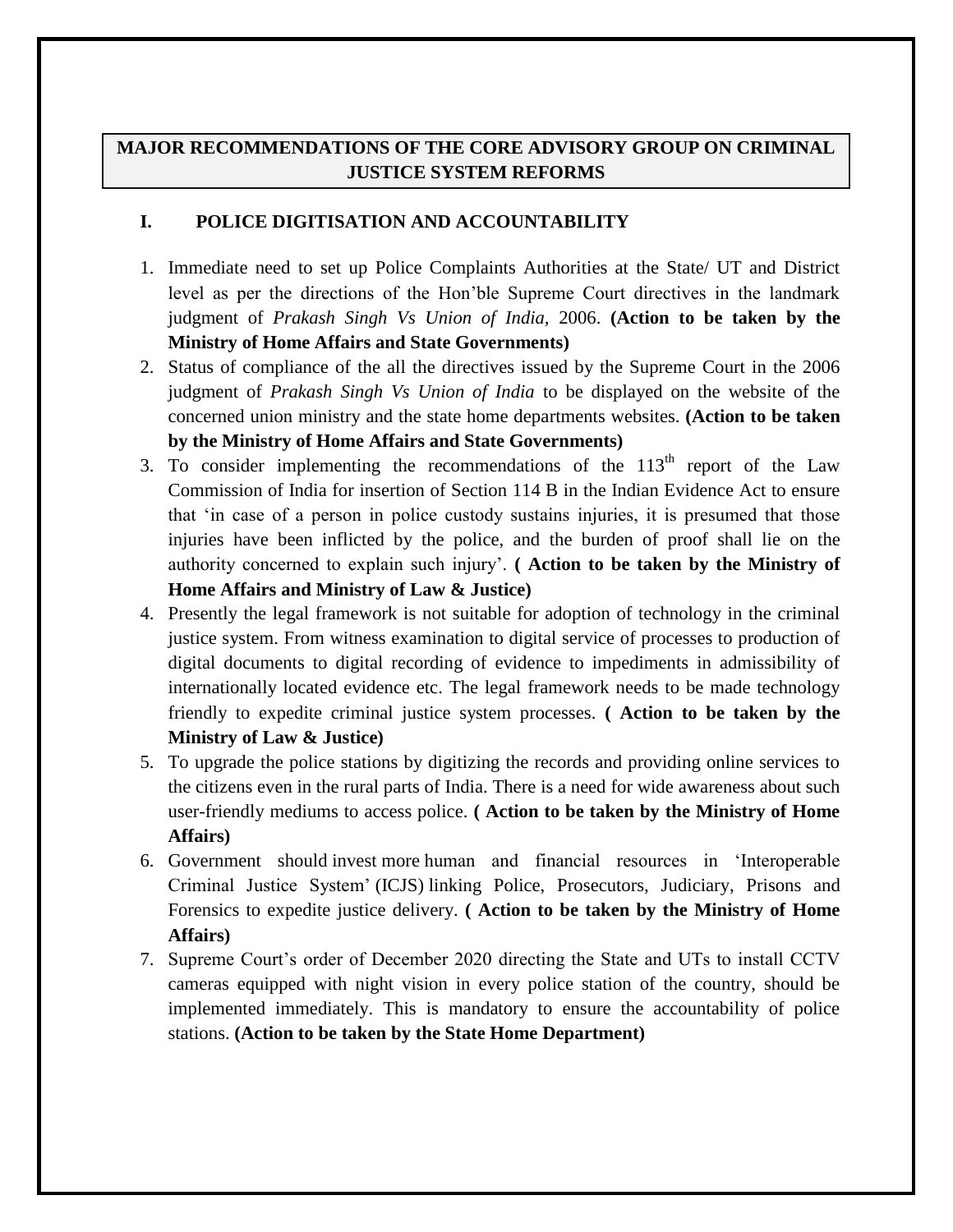# **II. SPECIALIZED TRAINING, CAPACITY BUILDING AND STANDARDIZATION OF PROCEDURES**

- 1. Trainings on cybercrime investigations and collection of digital evidences should be imparted to the police personnel on a regular basis. **(Action to be taken by the State Home Department)**
- 2. Regular Mid-Career Experience Sharing and Cross Training Combined training sessions of Judges, Investigators and Prosecutors must be periodically conducted to promote experience sharing and exchange of viewpoints. Presently the level of interaction is very formal and limited and there is insufficient cross understanding of issues involved. **(Action to be taken by the State Home Department)**
- 3. The existing Criminal Law Reforms process should also focus on the provisions for speedy trials, protection of witness, addressing the victim concerns, improving investigative mechanisms, and eliminating custodial torture. Therefore, reforms can be best achieved through inclusive and victim centric approaches. **( Action to be taken by the Ministry of Home Affairs)**
- 4. Police officers with competence, integrity and known reputation should necessarily be involved during the process of amendments or framing of legislations with regard to the matters of reforming the criminal justice system and the criminal laws. **(Action to be taken by the Ministry of Home Affairs, Ministry of Law & Justice and State Governments)**
- 5. The field level officers (SHOs, Sis & constables) should be periodically trained about legal provisions, amendments in law, important judgments etc. as they are the ones who implement policing on ground. Training should be specialized, scientific & given to subordinates more than at senior levels. **(Action to be taken by the State Home Department)**

## **III. COMMUNITY POLICING AND POLICE-PUBLIC RELATIONSHIP**

- 1. NHRC or the Ministry of Home Affairs can prepare and issue advisory to the states to constitute a safe, reliable and effective community policing programme. **(Action to be taken by the NHRC and Ministry of Home Affairs)**
- 2. Action plan for the core group are: **(Action to be taken by the NHRC)**

 i) To hold virtual zonal conferences for sharing best community policing practices of each State with other States.

 ii) Separate virtual meetings with the Commissioner of police of metro cities as the situations or requirements of the metros are different from rural areas

 iii) Virtual zonal conferences with police training academies/colleges/ schools to review their curriculum and training courses on human rights and community policing.